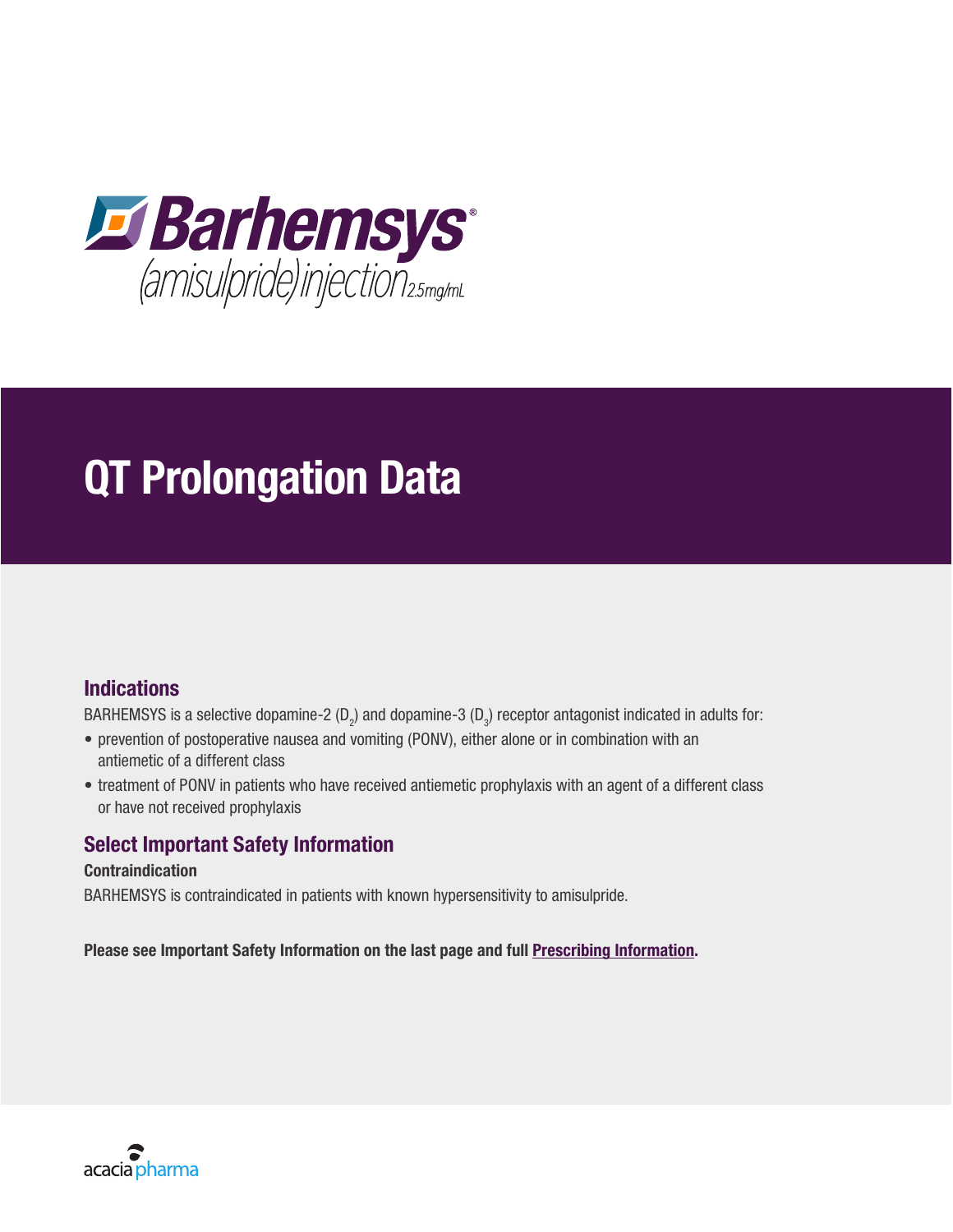# QT Prolongation Data



# Cardiac electrophysiology

#### Understanding and Evaluating QT Prolongation

Some antiemetics carry a risk for QT prolongation.<sup>1</sup> While the degree of QT prolongation is recognized as an imperfect biomarker for proarrhythmic risk, in general, there is a qualitative relationship between QT prolongation and the risk of torsades de pointes, especially for drugs that cause substantial prolongation of the QT interval.<sup>2</sup>

Many other drugs, including cardioactive drugs, and health conditions can induce QT prolongation. Both hypokalemia and hypocalcemia can prolong phase 2 and phase 3 of the action potential and prolong the QT interval.<sup>3</sup> Another important problem in the measurement of the QT/QTc interval is its intrinsic variability. This variability results from many factors, including activity level, postural changes, circadian patterns, and food ingestion.<sup>2</sup> American Heart Association guidelines emphasize that the presence of QT prolongation in an electrocardiogram (ECG) report should call for a careful clinical evaluation of possible causes.3

The International Council for Harmonisation of Technical Requirements for Pharmaceuticals for Human Use (ICH) recommends categorical analyses on outliers. In clinical trials, a prolongation of QTc during therapy >500 milliseconds or a >60 milliseconds increase from baseline is considered a threshold of particular concern.2

#### BARHEMSYS QT Prolongation

The hERG channel is a voltage-gated potassium channel playing an essential role in the normal electrical activity of the heart. Mutations in the *HERG* gene and hERG channel blockage by small molecules have been associated with increased risk of QT prolongation.<sup>4</sup> Amisulpride binds relatively weakly to the hERG channel, with a half-maximal inhibitory concentration (IC $_{50}$ ) in the range 44-97 µM.<sup>5</sup>

BARHEMSYS causes dose- and concentration-dependent prolongation of the QT interval. The recommended dosage is 5 or 10 mg as a single IV dose infused over 1 to 2 minutes. Avoid BARHEMSYS in patients with congenital long QT syndrome and in patients taking droperidol. ECG monitoring is recommended in patients with pre-existing arrhythmias/ cardiac conduction disorders; electrolyte abnormalities (eg, hypokalemia or hypomagnesemia); congestive heart failure; and in patients taking other medicinal products (eg, ondansetron) or with other medical conditions known to prolong the QT interval.<sup>6</sup>

In a thorough QT (TQT) study involving 40 healthy Caucasian and Japanese subjects, the maximum mean difference (95% upper confidence bound) in QTcF from placebo after baseline-correction (ΔΔQTcF) was 5.0 (7.1) milliseconds after a 2-minute IV infusion of BARHEMSYS 5 mg and 23.4 (25.5) milliseconds after an 8-minute IV infusion of amisulpride 40 mg.6,7 A positive control of oral moxifloxacin adequately demonstrated assay sensitivity in line with international regulatory guidance.<sup>2</sup> A significant exposure-response relationship was identified between amisulpride concentration and ΔΔQTcF. Using this exposure-response relationship, BARHEMSYS 10 mg infused intravenously over 1 minute has a **maximal predicted** (95% upper prediction interval) ΔΔQTcF of 13.4 (15.1) milliseconds.<sup>6,7</sup>

After dosing with BARHEMSYS 5 mg, no subject experienced a QTcF greater than 450 milliseconds or a change from baseline greater than 30 milliseconds. The largest QTcF recorded with amisulpride 40 mg was 472 milliseconds, and the largest increase from baseline was 36 milliseconds.<sup>5</sup>

#### Number of Subjects With QTcF Values Exceeding Absolute Threshold or Change Threshold5

|                                       | <b>BARHEMSYS 5 mg</b><br>$(N=38)$ | Amisulpride 40 mg<br>$(N=38)$ | <b>Moxifloxacin 400 mg</b><br>$(N=38)$ |
|---------------------------------------|-----------------------------------|-------------------------------|----------------------------------------|
| <b>Absolute threshold</b>             |                                   |                               |                                        |
| $>450$ msec to $\leq$ 480 msec        |                                   |                               | 3                                      |
| $>480$ msec                           |                                   |                               | O                                      |
| <b>Change from baseline threshold</b> |                                   |                               |                                        |
| $>30$ msec to $\leq 60$ msec          | O                                 | 5                             | O                                      |
| $>60$ msec                            |                                   |                               |                                        |

Please see Important Safety Information on the last page and full **Prescribing Information**.